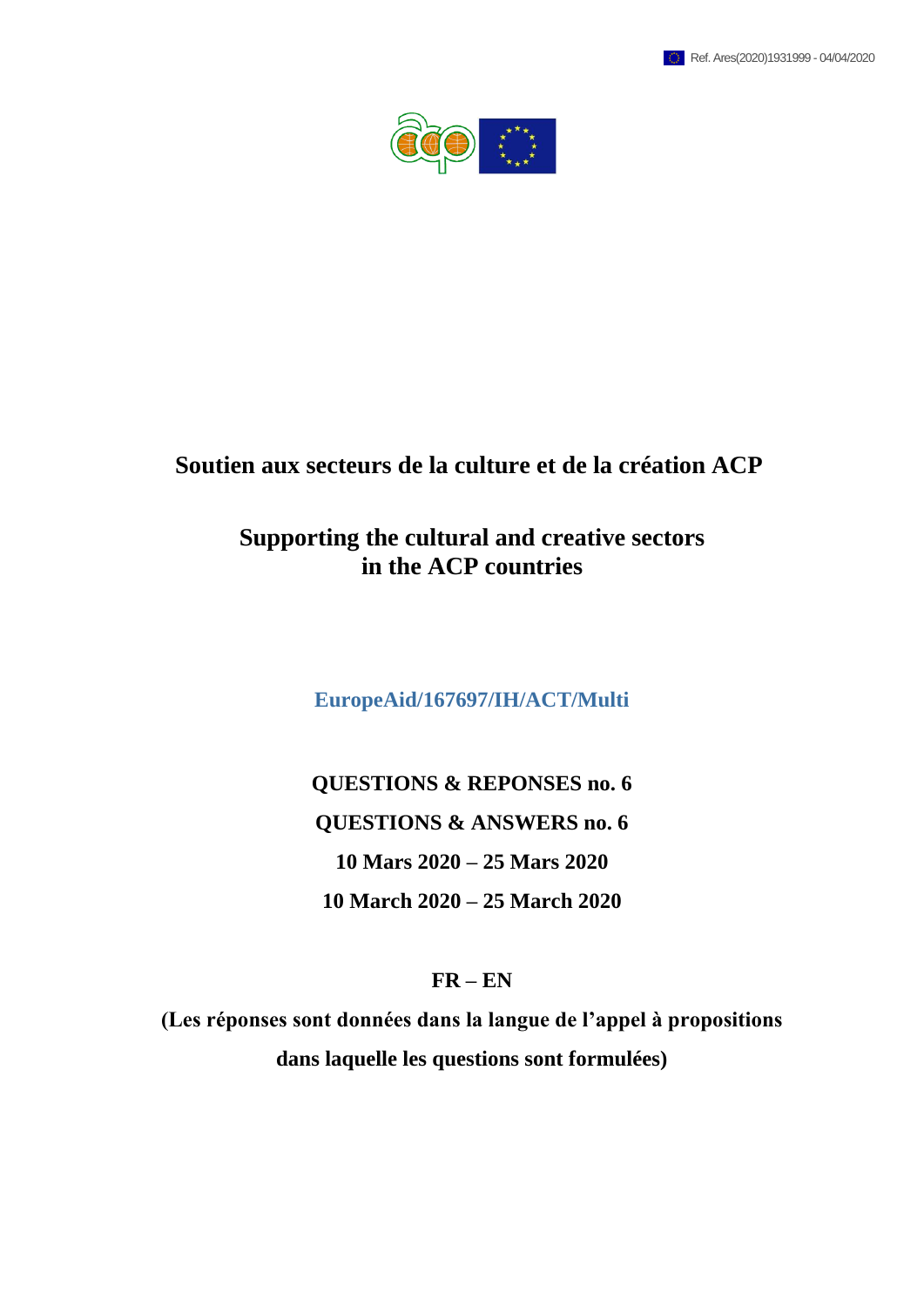#### DISCLAIMER

As per section 2.2.4 of the Guidelines, in the interest of equal treatment of applicants, the Contracting Authority cannot give a prior opinion on the eligibility of an applicant, a coapplicant, an affiliated entity, an action or specific activities.

## AVIS

Comme stipulé dans la Section 2.2.4 des Lignes directrices, et afin de garantir un traitement équitable entre les demandeurs, l'Autorité Contractante ne peut émettre d'avis préalable sur l'éligibilité d'un demandeur, un codemandeur, une entité affiliée, une action ou d'activités spécifiques.

## **QUESTION 6.1.**

As per FAQ 5, Answer 5.8 – 1st message the following is stated:

"As per **Corrigendum n° 1**, the member of the consortium in charge of launching the calls for sub-granting to third parties **must be established in one of the ACP countries** of the referred regional lot, as defined in Annex L. Hence, we confirm that the international organizations can participate as lead applicants and/or co-applicants to this call for proposals, but they cannot be in charge of launching calls for proposals for award "financial support to third parties" (sub-granting)"

## Referring to Annex M, notably: " *(i) Criteria for selecting these entities and granting financial support*

*Third parties submit their projects to a call for proposals issued by the Coordinator, whose eligibility and selection criteria meet all the criteria of the Guidelines (see Section 2.1) and the present Annex.*

*The application must set out, in Section 2.1.1 of the application form, the criteria and methodology to be used to select third parties. The application must also describe in Section 2.1.1 of the application form the financial and operational monitoring and support mechanisms which will be put in place.*

*The coordinator may apply their own rules to the selection and evaluation process, provided that they comply with the principles of proportionality, sound financial management, equal treatment and non-discrimination.*

*The coordinator must ensure transparency and avoid conflicts of interest throughout the award procedure.*

*The coordinator must ensure that the exclusion criteria referred to in point 2.6.10 of the PRAG[\[1\]](applewebdata://2698B85D-AF37-4E45-82CB-881D44834B21/#_ftn1) do not apply to the third parties. Proof and documented evidence that third*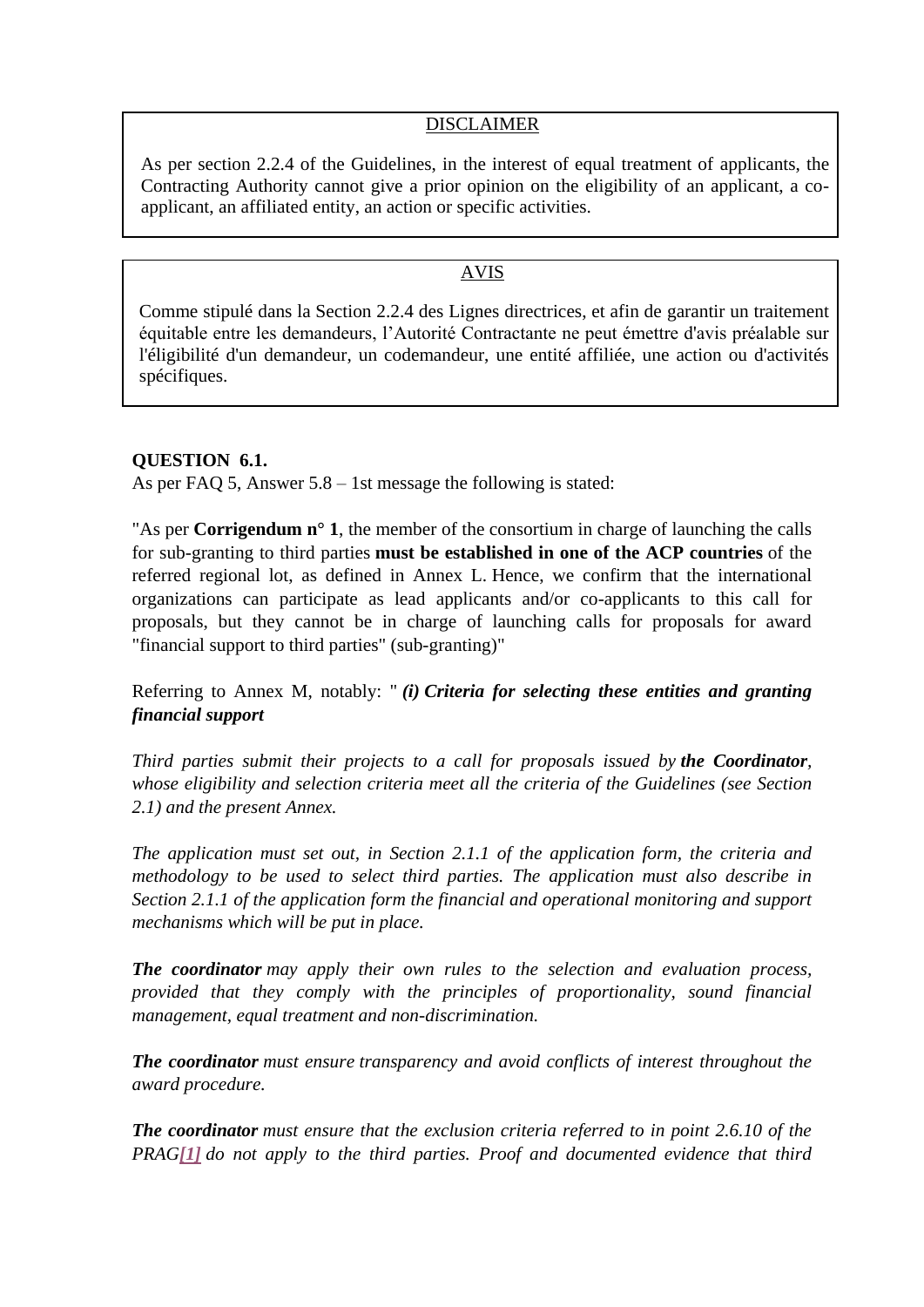*parties are not subject to any of the exclusion criteria must be kept in the beneficiaries' records.*

*The contracting authority and the European Commission may appoint observers to the coordinator's evaluation committee for the selection of third parties. Once the selection process has been completed, the list of recipients of financial support (i.e. the third parties) should be submitted to the contracting authority and the European Commission for information.*

## **QUESTION 6.1. a)**

We do not understand why International Organizations could be the lead entity (and responsible for the overall implementation of the action), but without being in charge of launching the calls for proposals for award "financial support to third parties" (subgranting). Could you please clarify and explain the rationale?

## **ANSWER 6.1. a)**

If the international organisation<sup>1</sup> can demonstrate that it has been established as describe under  $\frac{1}{2}$ , in one of the ACP countries of the referred Region lot, as defined in Annex L, it could be in charge (lead applicant or co-applicant) of launching calls for proposals, in any case it can always be the Coordinator of the action.

As also explained in the video of the information session available on the programme website [\(www.acp-eu-culture.eu\)](http://www.acp-eu-culture.eu/), the rationale for having the calls for sub-granting launched at local level by the regional hubs is to be coherent with the concept of the programme decentralisation, to build local capacity and management capability, and to ensure the programme is closer to the local professionals which aremost easily reachable. This is also in line with the recommendation of the evaluation of the previous programme.

## **QUESTION 6.1. b)**

In addition, this is not in line with Annex M, which has not been amended and states including in but not limited to criteria (iv) – page 4 that "Third parties submit their projects to a call for proposals issued by the Coordinator, (...)" i.e. the Coordinator or Lead Applicant, which can be an International Organization.

#### **ANSWER 6.1. b)**

**.** 

Third parties submit their projects to a call for proposals issued by the member of the partnership (coordinator or co-applicant), established in one of the ACP countries of the referred Region lot as defined in Annex L, whose eligibility and selection criteria meet all the criteria of the Guidelines (see Section 2.1) and the present Annex

#### Please refer to **Corrigendum N. 3** published on 04/04/2020

<sup>&</sup>lt;sup>1</sup> International organisations are international public-sector organisations set up by international agreements, and also the specialised agencies set up by these organisations; the International Committee of the Red Cross and the International Federation of National Red Cross and Red Crescent Societies are also assimilated to international organisations.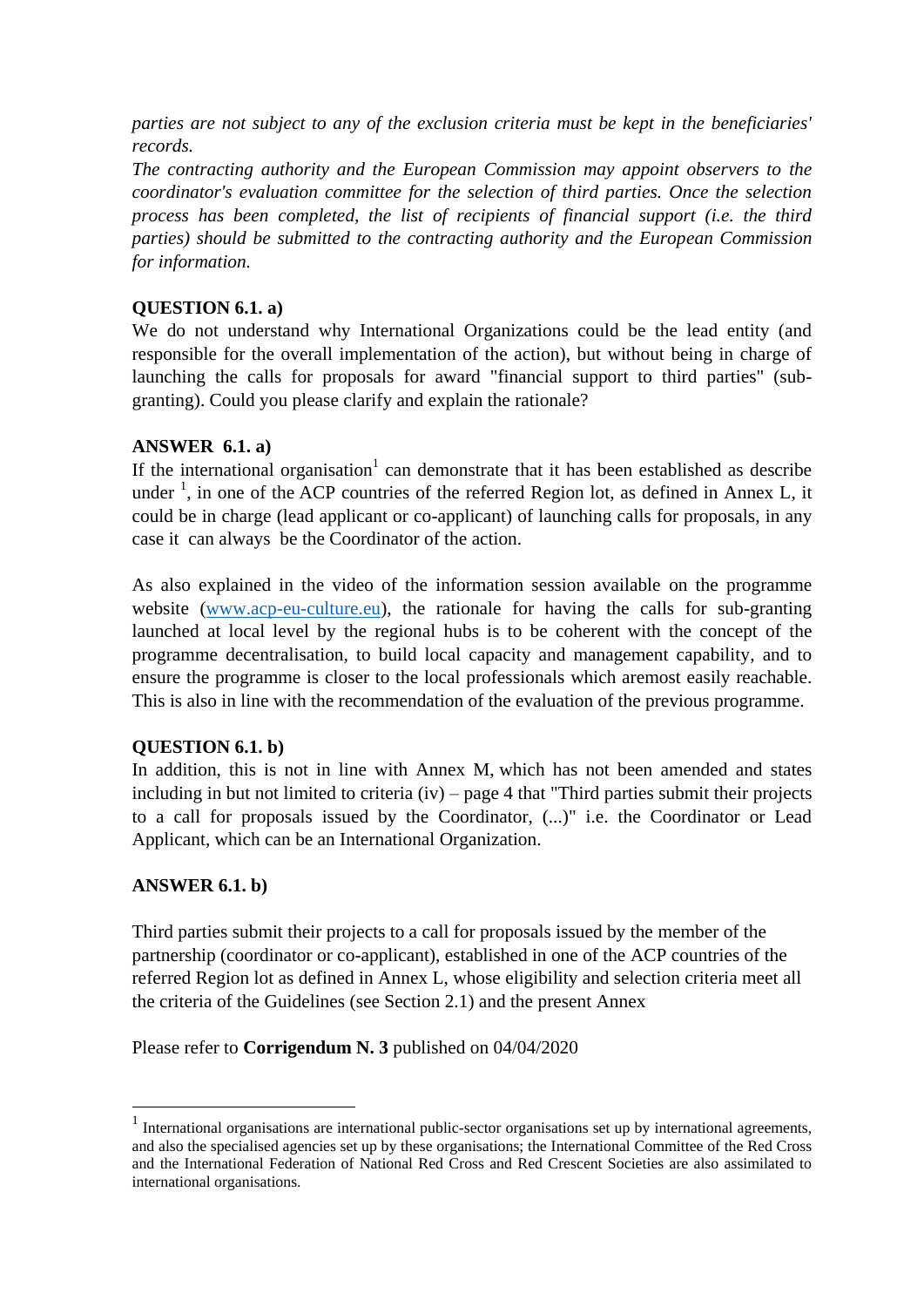## **QUESTION 6.1. c)**

What responsibilities are encompassed by the statement "*in charge of launching the calls for sub-granting to third parties"*

#### **ANSWER 6.1. c)**

The applicants must provide a detailed description of the action, in particular of the financial support to third parties and define the role and participation in the action of the various actors. The role of the partnership members must be agreed among the members of the partnership. Launching the calls must include at least the publication of the call and the receiving of the proposals; the selection and evaluation process has to be coordinated by the contracting authority with the participation of all other members of the partnership according to the agreement between the parties previously concluded..

#### **QUESTION 6.1. d)**

If the lead applicant is an International Organization and hence cannot be in charge of the launching of calls for sub-granting to third parties, is the responsibility to set out conditions for the financial support and granting financial support that of the coordinator, as per Annex M, or of the co-applicant in charge of launching the calls for sub-granting to third parties?

#### **ANSWER 6.1. d)**

#### Please see answer 6.1. c)

As set out in Article 1.5 (a) of the General Conditions - Annex II to the standard grant contract, the beneficiaries "*carry out the action jointly and severally vis-a-vis the contracting authority taking all necessary and reasonable measures to ensure that the action is carried out in accordance with the description of the action in Annex I and the terms and conditions of this contract. To this purpose, the beneficiary(ies) shall implement the action with the requisite care, efficiency, transparency and diligence, in line with the principle of sound financial management and with the best practices in the field*".

Further, as indicated in Article 1.6 (g) of the General Conditions, "*The coordinator retains full financial responsibility for ensuring that the action is implemented in accordance with the contract"*. This part of Annex M remain unchanged and is not affected by Corrigendum N.1 and 2.

## **QUESTION 6.1. e)**

Does the coordinator not established in an ACP country or the co-applicant in charge of launching the calls for sub-granting to third parties retain full financial responsibility for ensuring that the calls for sub-granting to third parties is implemented in accordance with the contract?

#### **ANSWER 6.1. e)**

Once the grant contract has been signed, **the 'lead applicant' is referred to as 'the coordinator'.** The responsibilities of the coordinator are listed under Article 1.6 of the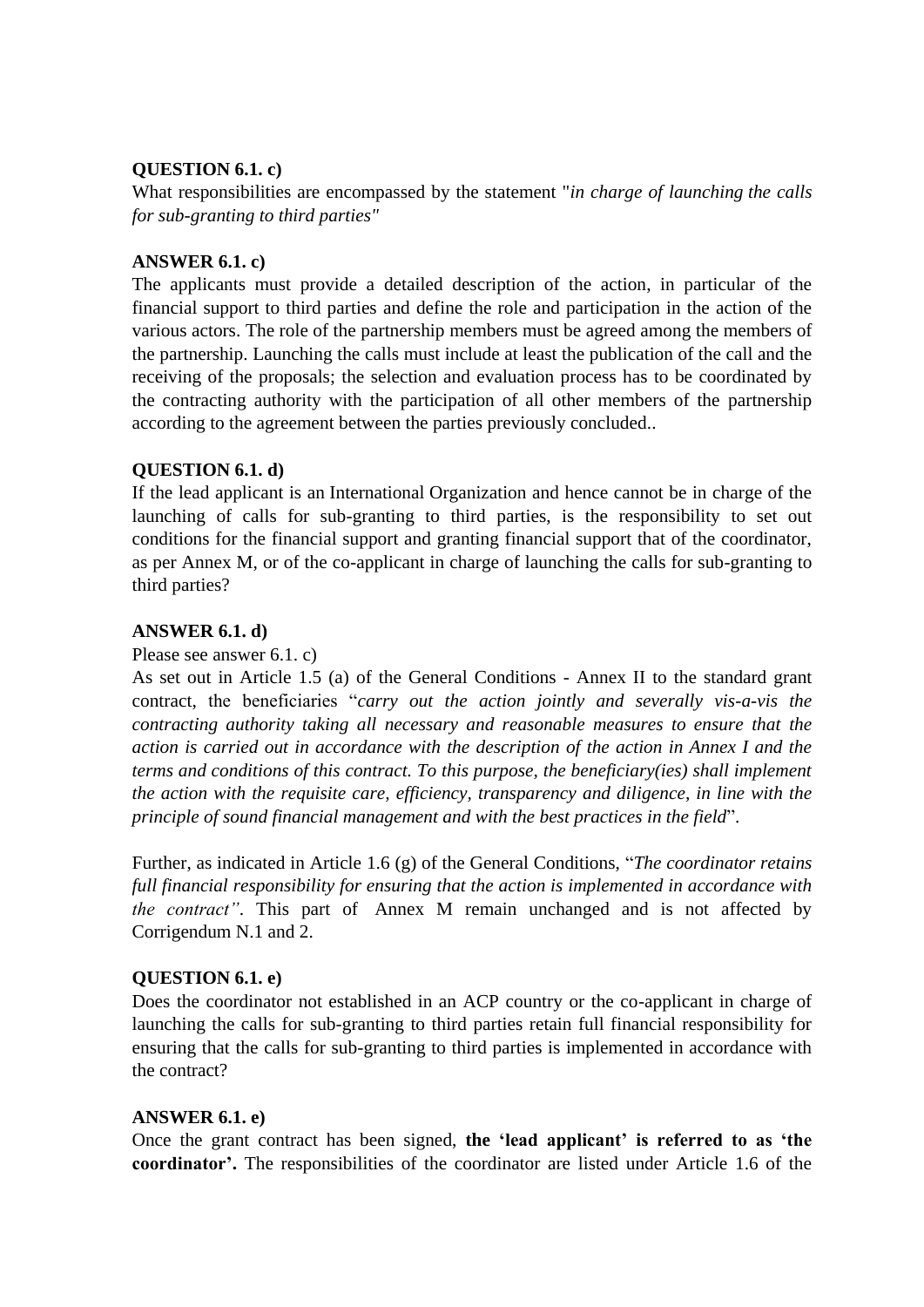General Conditions-Annex II to the standard grant contract (Annex G). The coordinator retains full financial responsibility for ensuring that the action is implemented in accordance with the contract.

## **QUESTION 6.2.**

We notice, that in addition to applications by post, all applications must also be submitted by e-mail.

Since our offices are now closed, and we are all working from home, we do not have access to printers and scanners etc.

Could you kindly consider to allow for submission by e-mail only? Perhaps also consider a waiver from scanned and signed papers, since – as mentioned above – the practicalities are increasingly becoming more challenging in getting all these little things in place for submission.

## **ANSWER 6.2.**

Please note that the submission of the original signed paper version are still compulsory. See Corrigendum no. 2 and 3, final paragraphs:

*The application sent via e-mail will be considered valid under the condition that the paper application (which must be exactly the same as the electronic version) be submitted at the same date with the modalities set up in the point 2.2.2 of the Guidelines for Applicants.*

*In consideration of the very exceptional situation caused by the COVID-19 crisis and in case it would result impossible to deliver the envelop with the signed paper application by the deadline of submission, the evaluation committee will have the authority - after having received a solid objective proof of this unavoidable constraint - to decide if to accept a later shipment of the paper version. The evaluation will proceed in the meantime on the basis of the electronic version. Original documents will be required at stage three of the evaluation, before finalising the list of the selected proposals.*

## **QUESTION 6.3.**

Please find below an additional clarification question in light of the amended timeline:

*We would be keen to subgrant a share – for example 3% - of the capacity building programme under the 15% of the grant to third parties. In that case would those 3% of the 15% also be considered a part of the 75% given that those 3% are allocated to a third party as the guidelines specify?* 

## **ANSWER 6.3.**

No. Please refer to the Guidelines for Applicants, point 2.1.4. *Types of activities*: *"The allocation of at least 75% of the total amount of the grant, to financial support for third parties, which must be included under the budget heading '6. Other'*

## **and:**

*"The allocation of at least 15% of the total amount of the grant, to the transfer to third parties of skills, know-how, experience of providing support, and monitoring and evaluation, which must be included under the budget heading '6. Other'"* 

Therefore both the allocation (75% for financial support to third parties **and** 15% for the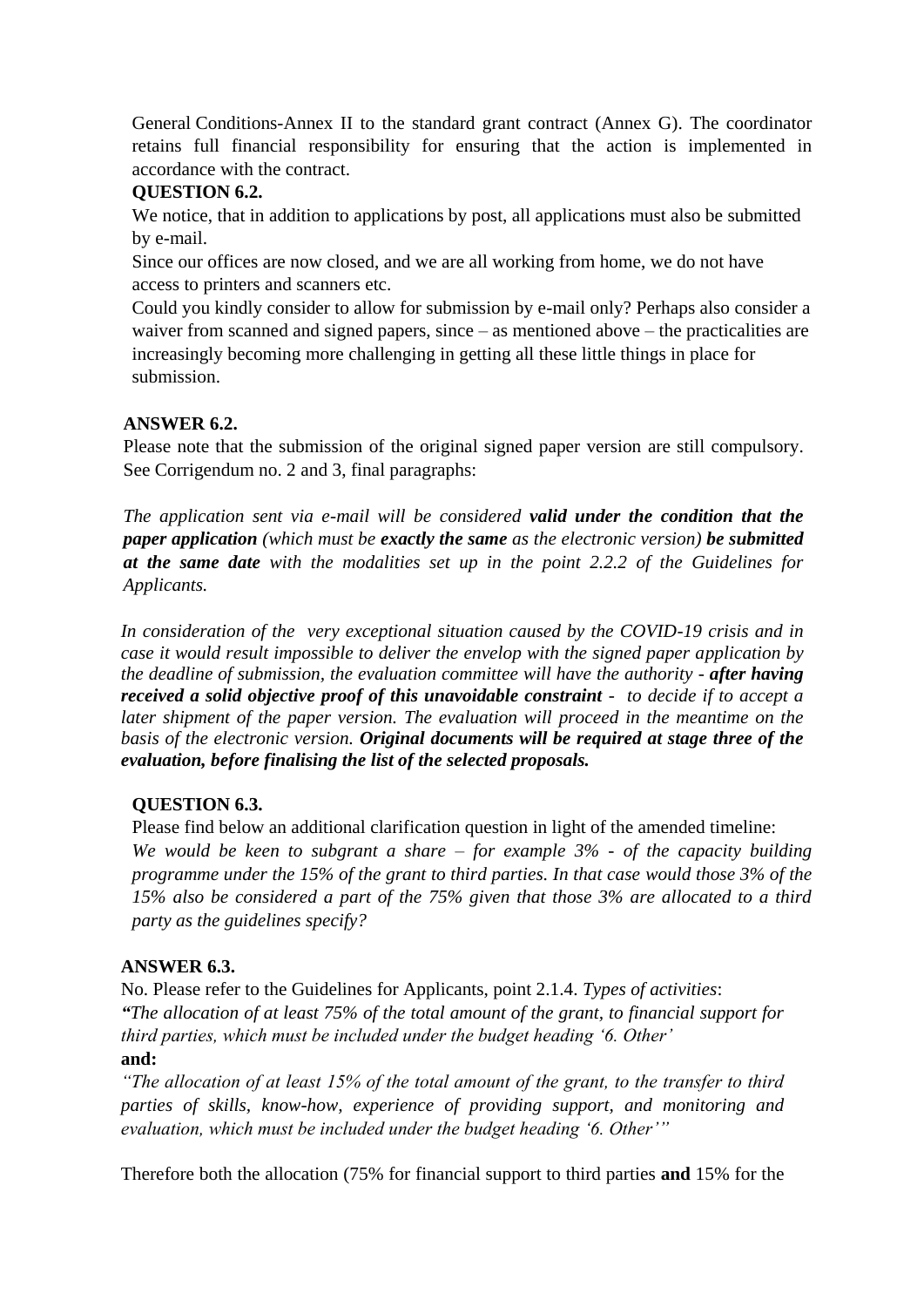transfer to third parties of skills, know-how, experience of providing support, and monitoring and evaluation) must be budgeted separately under the budget heading 6- Others and managed separately.

## **QUESTION 6.4.**

Please find below an additional clarification question:

The updated wording in Corrigendum 2 states: *Exceptionally due to Coronavirus circumstances, the applications shall be submitted also via email.* Please can you confirm whether this is in addition to the paper submission or instead of ? And if in addition to, can you clarify that it has been taken into account that restrictions on movement within Belgium may be extended beyond  $5<sup>th</sup>$  April, and what the process would be in such circumstances?

#### **ANSWER 6.4.**

*Please see answer 6.2 above.*

#### **QUESTION 6.5.**

**1)** The Grant Guidelines stipulate that an **Expenditure Verification Report (audit report**) must be presented with each financial report. This will include any expenses **related to the financial support of the Third Parties**, of course, representing 75% of the total grant amount.

As other applicants have already pointed out, we believe that many prospective Third Parties and also those we intent to address in Lot 1/region of West Africa will face challenges in adhering to all relevant EU regulations. In order to manage this substantial risk in a professional and efficient manner and to avoid ineligible costs, the lead applicant will have to establish adequate mechanisms and support for ensuring financial accountability and effective monitoring at both impact and financial level. This includes the annual expenditure verifications for Third Parties' expenses done by an auditor. We believe that the costs resulting from these important measures should be reflected in the budget line for the Financial Support to Third Parties (75%), because the the remaining budget will not be sufficient. Q&A No. 4 dated 18/03/2020 (No. 4.5) confirms this. However, Q&A No. 5 dated 23 /03/2020 (No. 5.6) tells otherwise and therefore **we kindly ask you to clarify (please find them attached below).**

If the budget line for Third Parties (75%) cannot be used, the lead applicant will have to transfer (at least a great part of) the responsibility and cost of the expenditure verification (audit) to the Third Parties. This might prevent many Third Parties from submitting applications, mainly due to the lack of these specific financial capacities. Although a certain level of financial management can always be expected, we think that this limitation does not support the objective of aiming for the best impact.

#### Q&A No. 4 dated 18/03/2020 (No. 4.5):

Q: The budget for expenditure verification of each single sub-granted project can be included in the sub-granted projects own budget (hence, falling under the 75% of the grant to be allocated to sub- grants)?